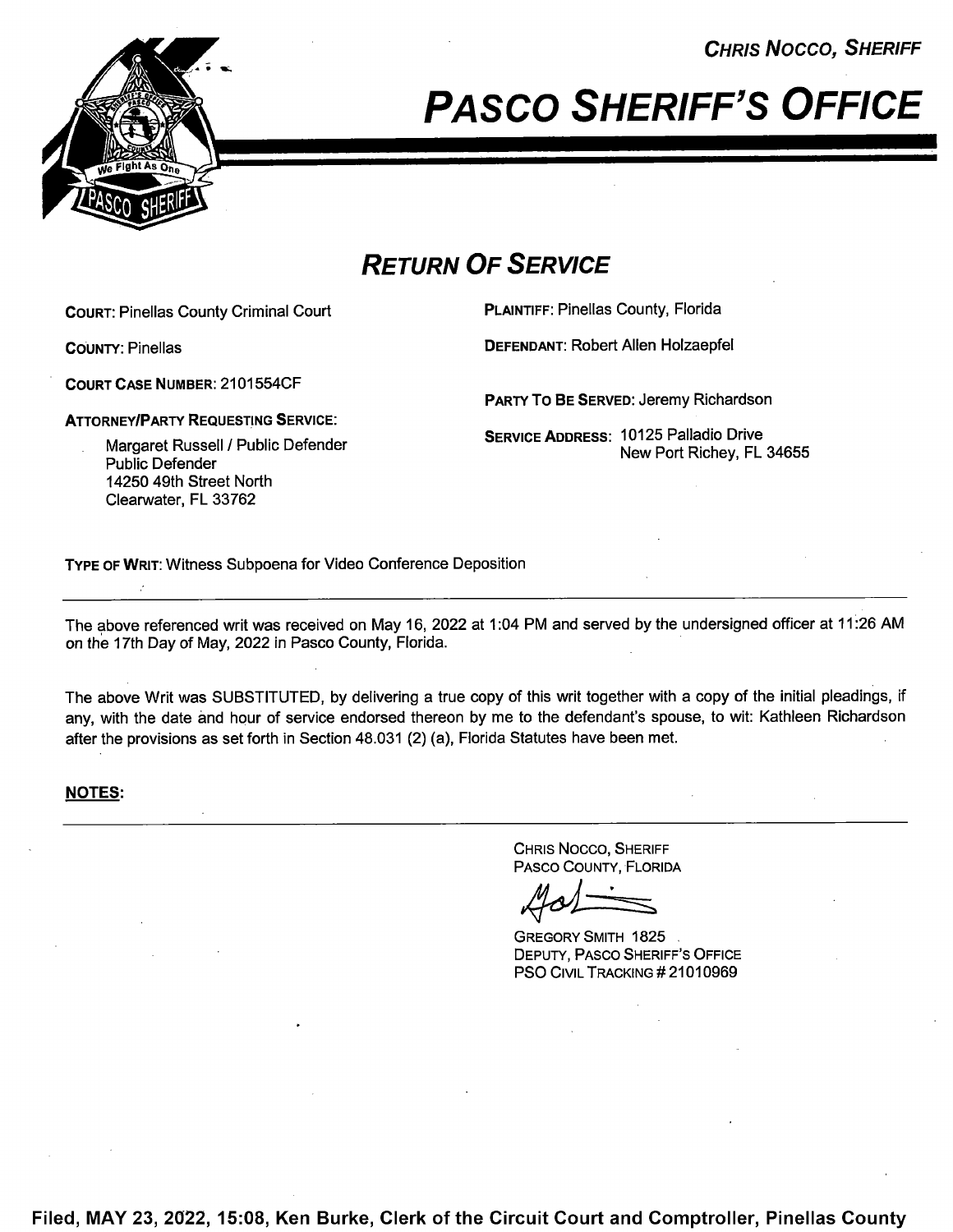**PASCO CO** 

**HAND SERVE** 

#### 22020840

#### IN THE CIRCUIT COURT FOR PINELLAS COUNTY, FLORIDA **CRIMINAL DIVISION SECTION I**

| <b>STATE OF FLORIDA</b><br>VS.            | PERSON ID: | <b>CASE NUMBER</b> | LAB NO                       | <b>OFFENSE NO</b>      |
|-------------------------------------------|------------|--------------------|------------------------------|------------------------|
| <b>HOLZAEPFEL, ROBERT</b><br><b>ALLEN</b> | 2811250    | 21-01554-CF        | $21 - 001302$ ;<br>M21-00497 | 21044868;<br>21044868; |
|                                           |            |                    |                              | 21044868:              |
|                                           |            |                    |                              | 21044868               |

WITNESS SUBPOENA FOR VIDEO CONFERENCE DEPOSITION \*\*\* PLEASE BRING THIS SUBPOENA WITH YOU \*\*\*

TO ALL AND SINGULAR SHERIFFS OF THE STATE OF FLORIDA, YOU ARE HEREBY COMMANDED TO SUBPOENA

**JEREMY RICHARDSON** 

10125 PALLADIO DR NEW PORT RICHEY FL 34656

TO APPEAR FOR AN ELECTRONIC DEPOSITION IN THE ABOVE-STYLED CAUSE BY UTILIZING ZOOM VIDEO MEETING, Meeting I.D. 870 8062 6831, Password 595394, ON JONE 21, 2022 AT 4:30PM TO GIVE SWORN TESTIMONY. YOU HAVE BEEN SUBPOENAED BY THE ATTORNEY FOR THE DEFENDANT AND IF YOU FAIL TO COMPLY WITH THIS SUBPOENA. YOU MAY BE IN CONTEMPT OF COURT.

IF YOU DO NOT HAVE INTERNET ACCESS OR ARE UNABLE TO ACCESS THE VIDEO CONFERENCE VIA ZOOM, PLEASE DIAL +1 646-558-8656 AND ENTER THE MEETING I.D. AND PASSCODE PROVIDED ABOVE.

Dated on MAY 10, 2022

MARGARET RUSSELL, Attorney At Law Fla Bar Number: 72720 PUBLIC DEFENDER, SIXTH JUDICIAL CIRCUIT County Justice Center 14250 49th Street North Clearwater, Fl 33762  $(727)$  464-6516

**SEAL** 

A TRUE COPY Bob Gualtieri, Sheriff Pinellas County Florida

D.S.  $\mathbf{B}\mathbf{v}$ 

### See reverse for disability accommodation information

Filed, MAY 23, 2022, 15:08, Ken Burke, Clerk of the Circuit Court and Comptroller, Pinellas County